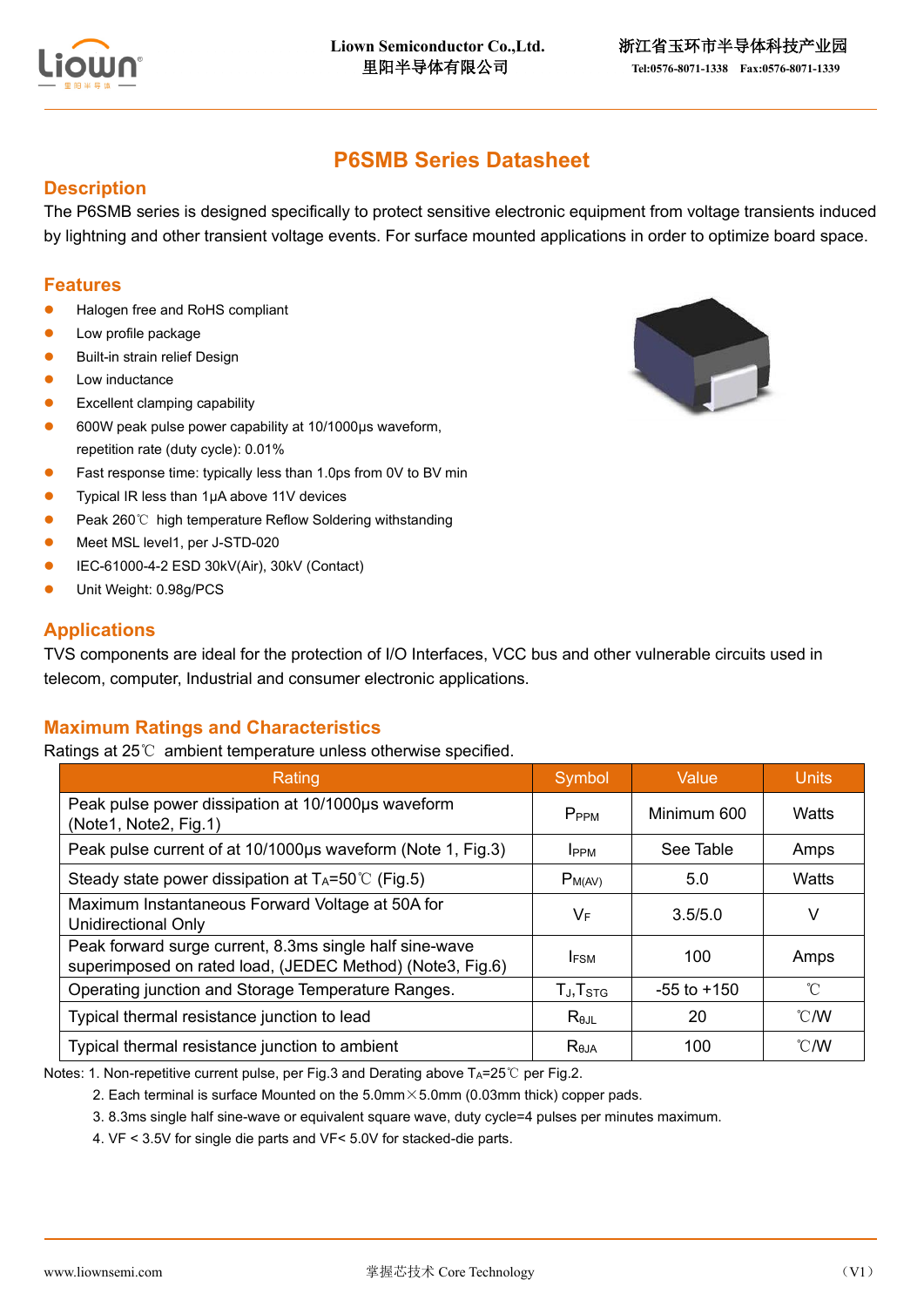



# **Electrical Characteristics (TA=25**℃**)**

| <b>Part Number</b> |            | <b>Device</b><br><b>Marking</b><br>Code |                 | <b>Reverse</b><br>Stand-Off<br>Voltage | <b>Breakdown</b><br>Voltage<br>@I <sub>T</sub> |        | <b>Test</b><br><b>Current</b> | Maximum<br><b>Clamping</b><br>Voltage<br>@ | Peak<br>Pulse<br><b>Current</b> | <b>Reverse</b><br>Leakage<br>$@V_{R}$ |
|--------------------|------------|-----------------------------------------|-----------------|----------------------------------------|------------------------------------------------|--------|-------------------------------|--------------------------------------------|---------------------------------|---------------------------------------|
| Uni                | Bi         | <b>UNI</b>                              | B <sub>1</sub>  | $V_R(V)$                               | Min(V)                                         | Max(V) | $I_T(mA)$                     | $V_C(V)$                                   | $I_{PP}(A)$                     | $I_R(\mu A)$                          |
| P6SMB6.8A          | P6SMB6.8CA | 6V8A                                    | 6V <sub>8</sub> | 5.80                                   | 6.45                                           | 7.14   | 10                            | 10.5                                       | 58.1                            | 1000                                  |
| P6SMB7.5A          | P6SMB7.5CA | <b>7V5A</b>                             | 7V <sub>5</sub> | 6.40                                   | 7.13                                           | 7.88   | 10                            | 11.3                                       | 54.0                            | 500                                   |
| P6SMB8.2A          | P6SMB8.2CA | 8V2A                                    | 8V2             | 7.02                                   | 7.79                                           | 8.61   | 10                            | 12.1                                       | 50.4                            | 200                                   |
| P6SMB9.1A          | P6SMB9.1CA | 9V1A                                    | 9V1             | 7.78                                   | 8.65                                           | 9.55   | $\mathbf{1}$                  | 13.4                                       | 45.5                            | 50                                    |
| P6SMB10A           | P6SMB10CA  | 10A                                     | 10C             | 8.55                                   | 9.50                                           | 10.50  | 1                             | 14.5                                       | 42.1                            | 10                                    |
| P6SMB11A           | P6SMB11CA  | <b>11A</b>                              | <b>11C</b>      | 9.40                                   | 10.50                                          | 11.60  | $\mathbf{1}$                  | 15.6                                       | 39.1                            | 5                                     |
| P6SMB12A           | P6SMB12CA  | <b>12A</b>                              | 12C             | 10.20                                  | 11.40                                          | 12.60  | 1                             | 16.7                                       | 36.5                            | 5                                     |
| P6SMB13A           | P6SMB13CA  | 13A                                     | 13C             | 11.10                                  | 12.40                                          | 13.70  | $\mathbf{1}$                  | 18.2                                       | 33.5                            | $\mathbf{1}$                          |
| P6SMB15A           | P6SMB15CA  | 15A                                     | <b>15C</b>      | 12.80                                  | 14.30                                          | 15.80  | $\mathbf{1}$                  | 21.2                                       | 28.8                            | 1                                     |
| P6SMB16A           | P6SMB16CA  | <b>16A</b>                              | 16C             | 13.60                                  | 15.20                                          | 16.80  | $\mathbf{1}$                  | 22.5                                       | 27.1                            | $\mathbf{1}$                          |
| P6SMB18A           | P6SMB18CA  | <b>18A</b>                              | <b>18C</b>      | 15.30                                  | 17.10                                          | 18.90  | $\mathbf 1$                   | 25.2                                       | 24.2                            | 1                                     |
| P6SMB20A           | P6SMB20CA  | 20A                                     | 20 <sub>C</sub> | 17.10                                  | 19.00                                          | 21.00  | $\mathbf{1}$                  | 27.7                                       | 22.0                            | $\mathbf{1}$                          |
| P6SMB22A           | P6SMB22CA  | 22A                                     | 22C             | 18.80                                  | 20.90                                          | 23.10  | $\mathbf{1}$                  | 30.6                                       | 19.9                            | $\mathbf{1}$                          |
| P6SMB24A           | P6SMB24CA  | 24A                                     | <b>24C</b>      | 20.50                                  | 22.80                                          | 25.20  | $\mathbf{1}$                  | 33.2                                       | 18.4                            | $\mathbf{1}$                          |
| P6SMB27A           | P6SMB27CA  | 27A                                     | 27C             | 23.10                                  | 25.70                                          | 28.40  | $\mathbf{1}$                  | 37.5                                       | 16.3                            | 1                                     |
| P6SMB30A           | P6SMB30CA  | 30A                                     | 30C             | 25.60                                  | 28.50                                          | 31.50  | $\mathbf{1}$                  | 41.4                                       | 14.7                            | $\mathbf{1}$                          |
| P6SMB33A           | P6SMB33CA  | 33A                                     | 33C             | 28.20                                  | 31.40                                          | 34.70  | $\mathbf 1$                   | 45.7                                       | 13.3                            | 1                                     |
| P6SMB36A           | P6SMB36CA  | 36A                                     | 36C             | 30.80                                  | 34.20                                          | 37.80  | $\mathbf{1}$                  | 49.9                                       | 12.2                            | $\mathbf{1}$                          |
| P6SMB39A           | P6SMB39CA  | 39A                                     | 39C             | 33.30                                  | 37.10                                          | 41.00  | $\mathbf{1}$                  | 53.9                                       | 11.3                            | 1                                     |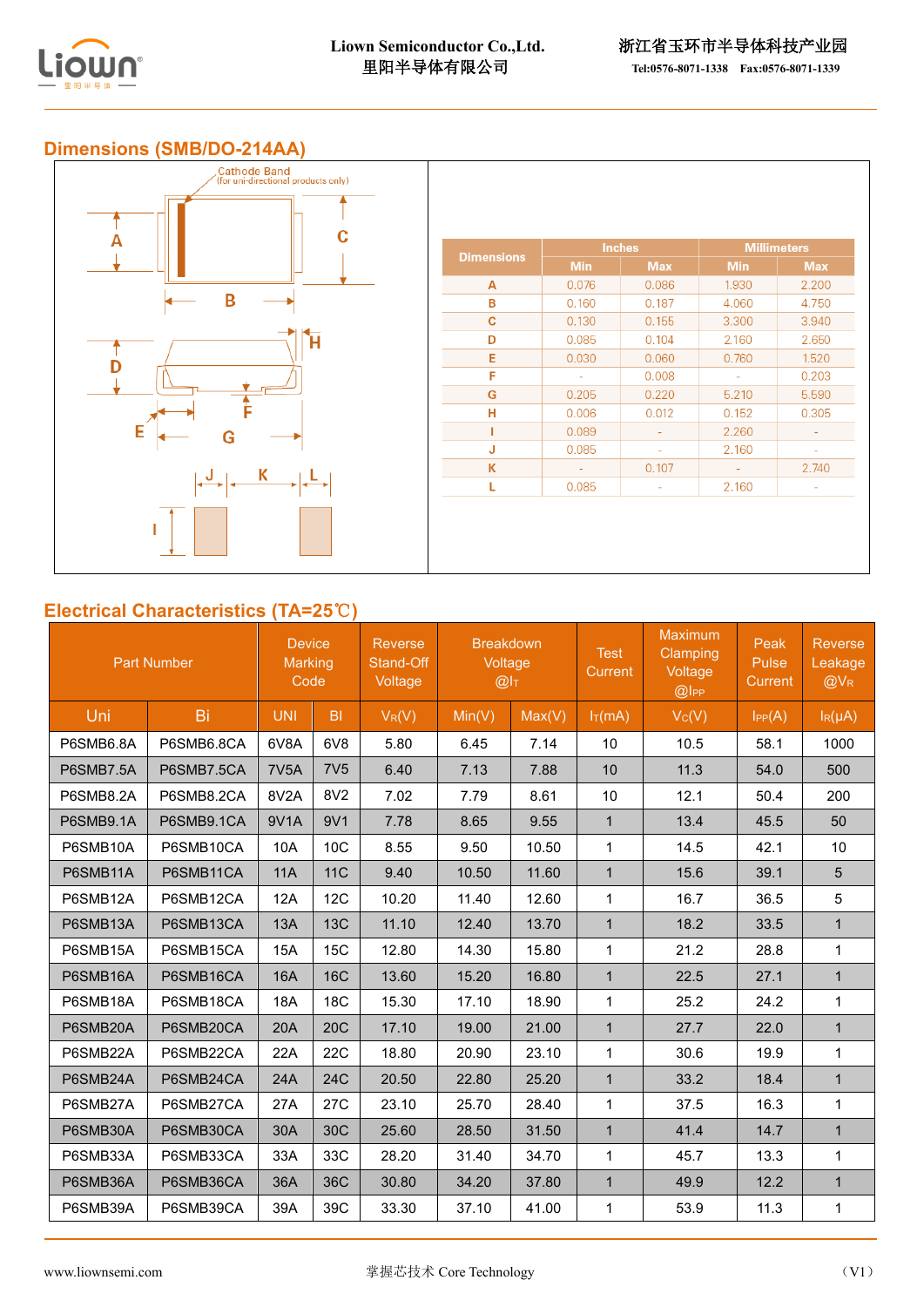

里阳半导体有限公司 **[Tel:0576-8071-1338](tel:0576-8071-1338) Fax:0576-8071-1339** 

# **Electrical Characteristics (TA=25**℃**)**

| <b>Part Number</b> |            | <b>Device</b><br>Marking<br>Code |                | <b>Reverse</b><br>Stand-Off<br>Voltage | <b>Breakdown</b><br>Voltage<br>@I <sub>T</sub> |        | <b>Test</b><br><b>Current</b> | <b>Maximum</b><br>Clamping<br>Voltage<br>@ | Peak<br>Pulse<br>Current | <b>Reverse</b><br>Leakage<br>$@V_{R}$ |
|--------------------|------------|----------------------------------|----------------|----------------------------------------|------------------------------------------------|--------|-------------------------------|--------------------------------------------|--------------------------|---------------------------------------|
| Uni                | Bi         | <b>UNI</b>                       | B <sub>l</sub> | $V_R(V)$                               | Min(V)                                         | Max(V) | $I_T(mA)$                     | Vc(V)                                      | IPP(A)                   | $I_R(\mu A)$                          |
| P6SMB43A           | P6SMB43CA  | 43A                              | 43C            | 36.80                                  | 40.90                                          | 45.20  | 1                             | 59.3                                       | 10.3                     | 1                                     |
| P6SMB47A           | P6SMB47CA  | 47A                              | 47C            | 40.20                                  | 44.70                                          | 49.40  | $\mathbf{1}$                  | 64.8                                       | 9.4                      | $\mathbf{1}$                          |
| P6SMB51A           | P6SMB51CA  | 51A                              | 51C            | 43.60                                  | 48.50                                          | 53.60  | $\mathbf{1}$                  | 70.1                                       | 8.7                      | $\mathbf{1}$                          |
| P6SMB56A           | P6SMB56CA  | 56A                              | 56C            | 47.80                                  | 53.20                                          | 58.80  | $\mathbf{1}$                  | 77.0                                       | 7.9                      | $\mathbf{1}$                          |
| P6SMB62A           | P6SMB62CA  | 62A                              | 62C            | 53.00                                  | 58.90                                          | 65.10  | $\mathbf{1}$                  | 85.0                                       | 7.2                      | $\mathbf{1}$                          |
| P6SMB68A           | P6SMB68CA  | 68A                              | 68C            | 58.10                                  | 64.60                                          | 71.40  | $\mathbf{1}$                  | 92.0                                       | 6.6                      | $\mathbf{1}$                          |
| P6SMB75A           | P6SMB75CA  | 75A                              | 75C            | 64.10                                  | 71.30                                          | 78.80  | 1                             | 103.0                                      | 5.9                      | 1                                     |
| P6SMB82A           | P6SMB82CA  | 82A                              | 82C            | 70.10                                  | 77.90                                          | 86.10  | $\mathbf{1}$                  | 113.0                                      | 5.4                      | $\mathbf{1}$                          |
| P6SMB91A           | P6SMB91CA  | 91A                              | 91C            | 77.80                                  | 86.50                                          | 95.50  | $\mathbf{1}$                  | 125.0                                      | 4.9                      | $\mathbf{1}$                          |
| <b>P6SMB100A</b>   | P6SMB100CA | 100A                             | 100            | 85.50                                  | 95.00                                          | 105.0  | $\mathbf{1}$                  | 137.0                                      | 4.5                      | $\mathbf{1}$                          |
| P6SMB110A          | P6SMB110CA | 110A                             | 110            | 94.00                                  | 105.0                                          | 116.0  | 1                             | 152.0                                      | 4.0                      | $\mathbf{1}$                          |
| P6SMB120A          | P6SMB120CA | 120A                             | 120            | 102.00                                 | 114.00                                         | 126.0  | $\mathbf{1}$                  | 165.0                                      | 3.7                      | $\mathbf{1}$                          |
| P6SMB130A          | P6SMB130CA | 130A                             | 130            | 111.00                                 | 124.0                                          | 137.0  | 1                             | 179.0                                      | 3.4                      | $\mathbf{1}$                          |
| P6SMB150A          | P6SMB150CA | 150A                             | 150            | 128.00                                 | 143.0                                          | 158.0  | $\mathbf{1}$                  | 207.0                                      | 2.9                      | $\mathbf{1}$                          |
| P6SMB160A          | P6SMB160CA | 160A                             | 160            | 136.00                                 | 152.0                                          | 168.0  | $\mathbf 1$                   | 219.0                                      | 2.8                      | 1                                     |
| P6SMB170A          | P6SMB170CA | 170A                             | 170            | 145.00                                 | 162.0                                          | 179.0  | $\mathbf{1}$                  | 234.0                                      | 2.6                      | $\mathbf{1}$                          |
| <b>P6SMB180A</b>   | P6SMB180CA | 180A                             | 180            | 154.00                                 | 171.0                                          | 189.0  | $\mathbf{1}$                  | 246.0                                      | 2.5                      | $\mathbf{1}$                          |
| P6SMB200A          | P6SMB200CA | 200A                             | 200            | 171.00                                 | 190.0                                          | 210.0  | $\mathbf{1}$                  | 274.0                                      | 2.2                      | $\mathbf{1}$                          |
| P6SMB220A          | P6SMB220CA | 220A                             | 220            | 185.00                                 | 209.0                                          | 231.0  | $\mathbf{1}$                  | 328.0                                      | 1.9                      | $\mathbf{1}$                          |
| P6SMB250A          | P6SMB250CA | 250A                             | 250            | 214.00                                 | 237.0                                          | 263.0  | $\mathbf{1}$                  | 344.0                                      | 1.8                      | $\mathbf{1}$                          |
| P6SMB300A          | P6SMB300CA | 300A                             | 300            | 256.00                                 | 285.0                                          | 315.0  | $\mathbf{1}$                  | 414.0                                      | 1.5                      | $\mathbf{1}$                          |
| P6SMB350A          | P6SMB350CA | 350A                             | 350            | 300.00                                 | 332.0                                          | 368.0  | $\mathbf{1}$                  | 482.0                                      | 1.3                      | $\mathbf{1}$                          |
| P6SMB400A          | P6SMB400CA | 400A                             | 400            | 342.00                                 | 380.0                                          | 420.0  | 1                             | 548.0                                      | 1.1                      | 1                                     |
| P6SMB440A          | P6SMB440CA | 440A                             | 440            | 376.00                                 | 418.0                                          | 462.0  | $\mathbf{1}$                  | 602.0                                      | 1.0                      | $\mathbf{1}$                          |
| P6SMB480A          | P6SMB480CA | 480A                             | 480            | 408.00                                 | 456.0                                          | 504.0  | 1                             | 658.0                                      | 0.9                      | $\mathbf{1}$                          |
| P6SMB510A          | P6SMB510CA | 510A                             | 510            | 434.00                                 | 485.0                                          | 535.0  | $\mathbf{1}$                  | 698.0                                      | 0.9                      | $\mathbf{1}$                          |
| P6SMB530A          | P6SMB530CA | 530A                             | 530            | 450.00                                 | 503.5                                          | 556.5  | $\mathbf 1$                   | 725.0                                      | 0.8                      | $\mathbf{1}$                          |
| P6SMB540A          | P6SMB540CA | 540A                             | 540            | 459.00                                 | 513.0                                          | 567.0  | $\mathbf{1}$                  | 740.0                                      | 0.8                      | $\mathbf{1}$                          |
| P6SMB550A          | P6SMB550CA | 550A                             | 550            | 467.00                                 | 522.5                                          | 577.5  | 1                             | 760.0                                      | 0.8                      | $\mathbf{1}$                          |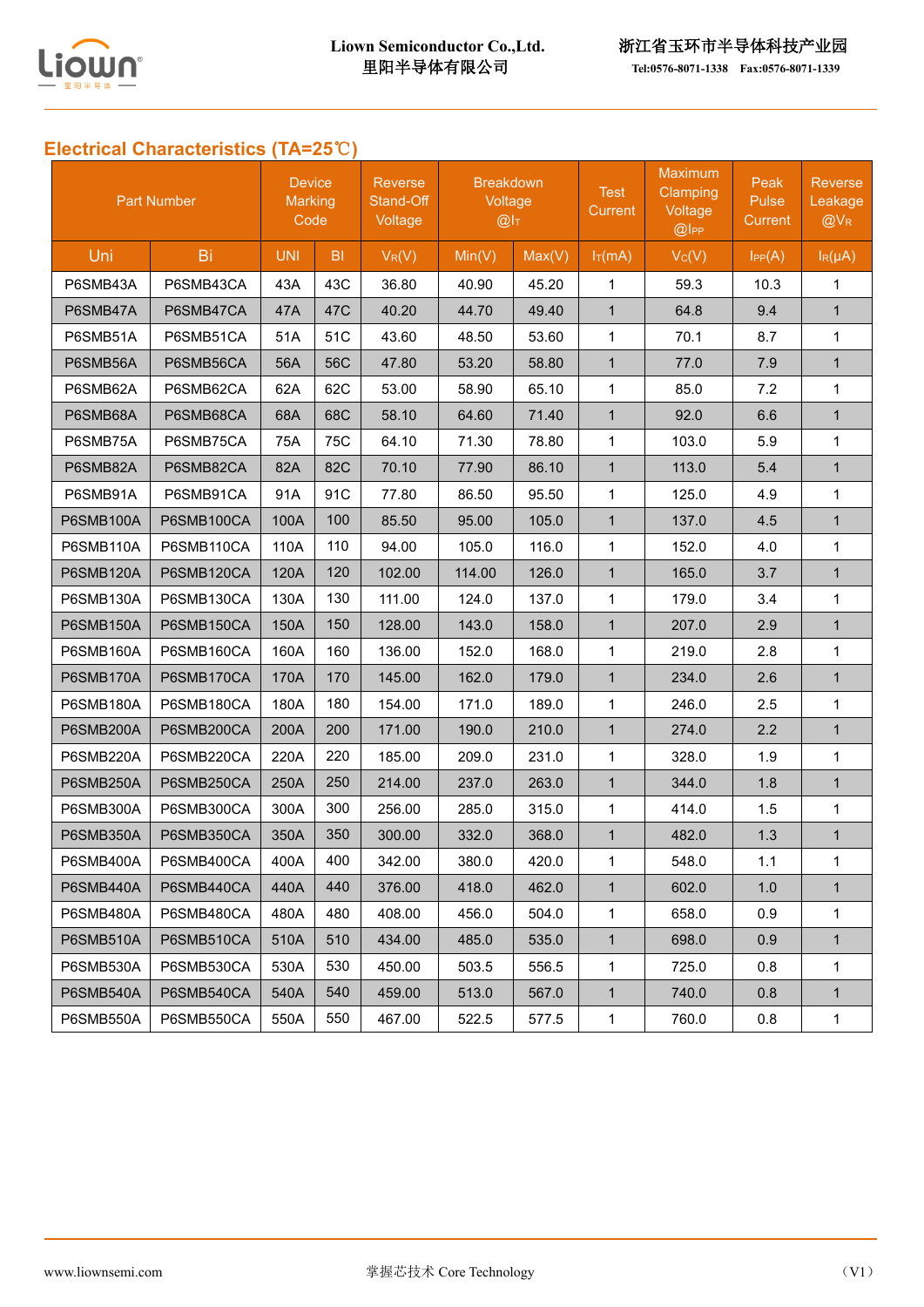

## **Ratings and Characteristic Curves (Ta=25**℃ **unless otherwise noted)**

#### Figure 1. Peak Pulse Power Rating Curve



#### Figure 3. Pulse Waveform



Figure 5. Steady State Power Dissipation Derating **Curve** 



#### Figure 2. Pulse Derating Curve



#### Figure 4. Typical Junction Capacitance



Figure 6. Maximum Non-Repetitive Forward Surge Current Uni-Directional Only

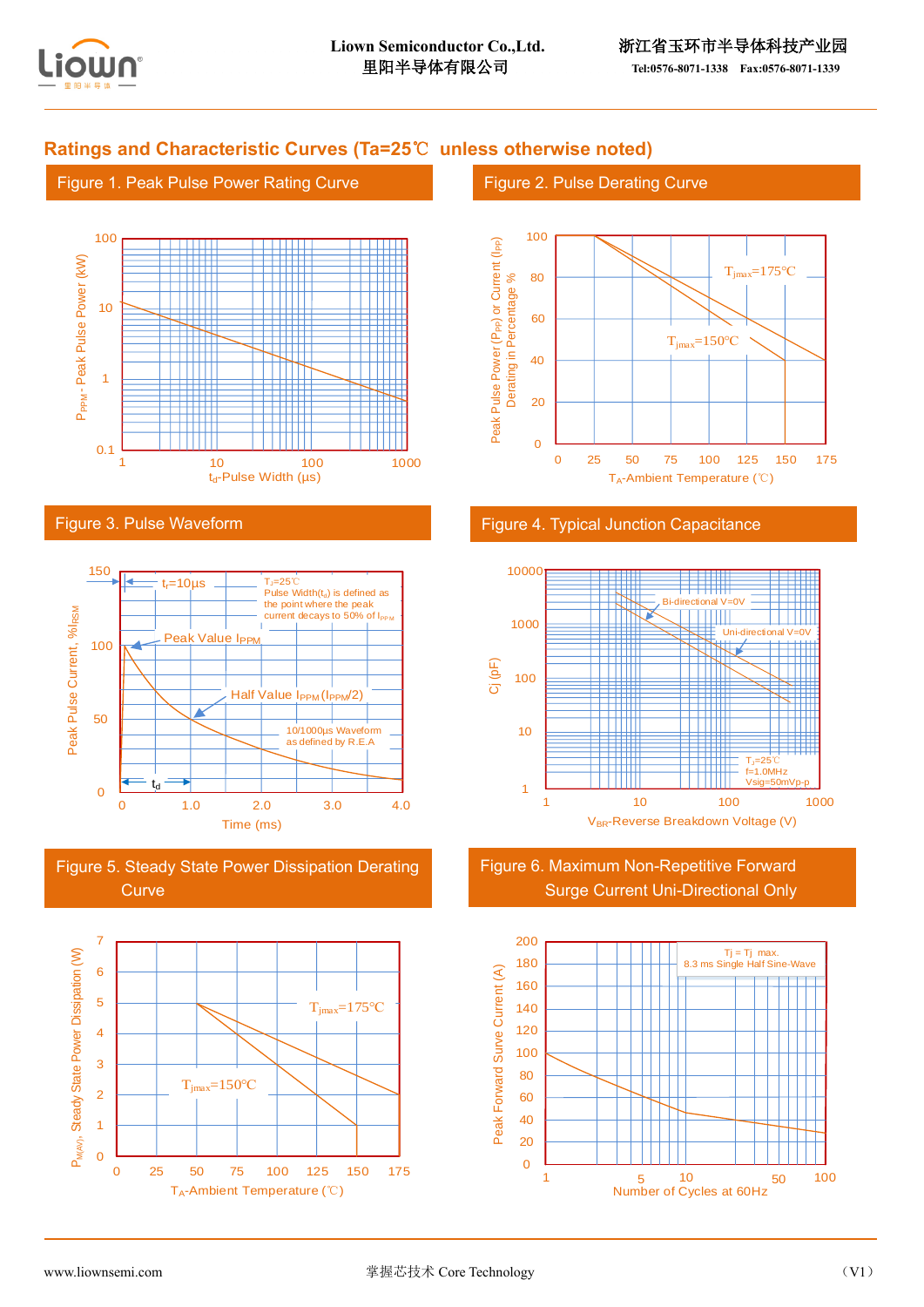

# **Marking Code**





# **Part Number Code**



### **Soldering Parameters**